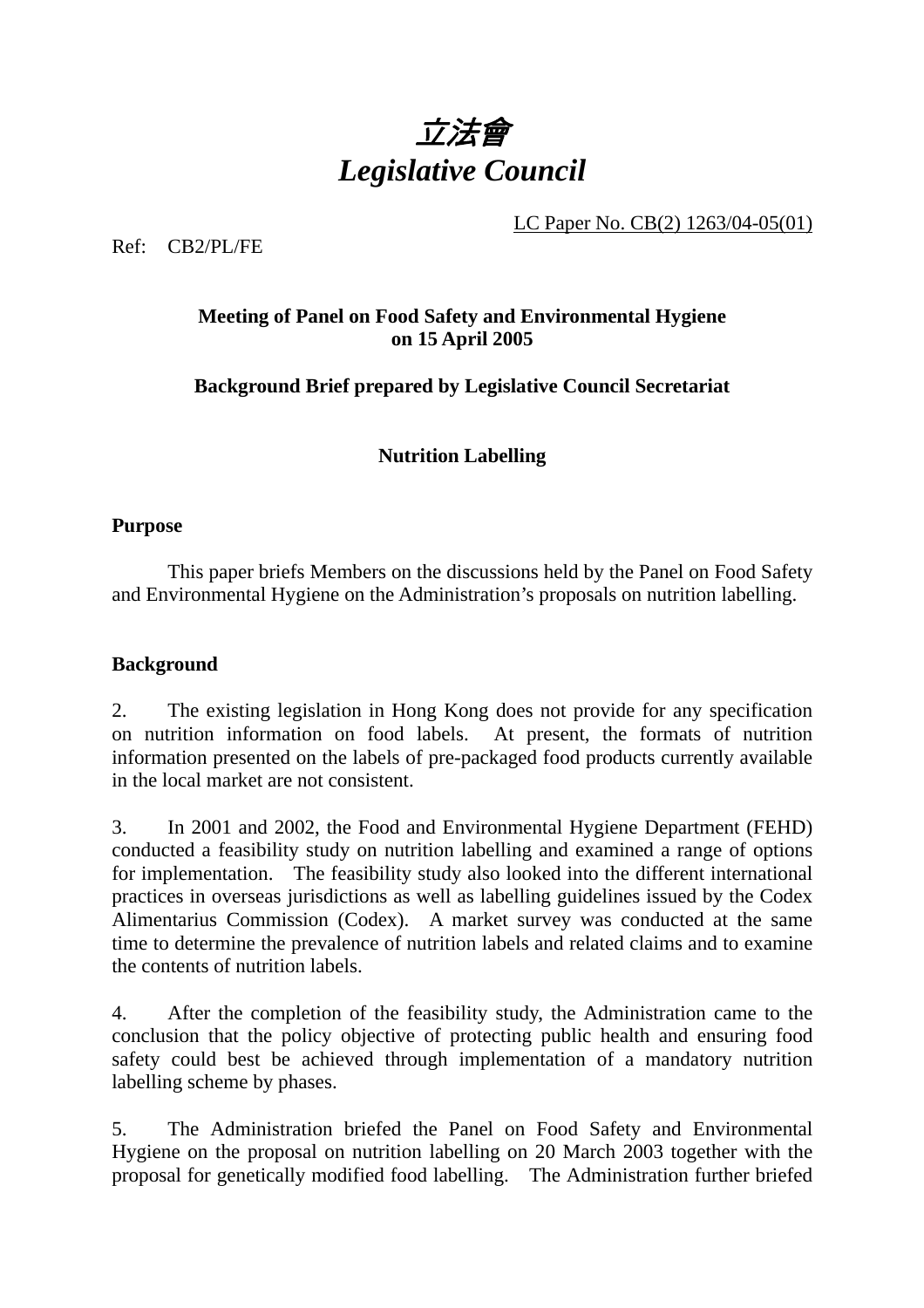the Panel on 25 November 2003 on its intention to launch a public consultation exercise on nutrition labelling. The Panel invited representatives of the food trade and concerned organisations to give views on the Administration's proposal on nutrition labelling on 29 April 2003 and 2 February 2004.

## **The Administration's proposal on nutrition labelling in 2003**

6. According to the Administration's papers to the Panel in 2003, the proposed mandatory labelling scheme on nutrition information would be implemented in two phases. In Phase I, food suppliers who chose on a voluntary basis to carry nutrient-related claims and other nutrition information on their pre-packaged food products would be required to follow the labelling requirements set out in the proposed legislation. A **two-year grace period** would be allowed for implementation of Phase I after enactment of the legislation. As for Phase II, the statutory requirements would be extended to all pre-packaged food products regardless of whether they carried nutrient-related claims. Implementation of Phase II would take place **three years** after implementation of Phase I.

7. In the 2003 proposal, the Administration proposed that the labels should list out the contents of **energy plus nine core nutrients** including protein, available carbohydrates, total fat, saturated fat, cholesterol, sugars, sodium, dietary fibre and calcium. Other nutrition information might be listed on the labels voluntarily, but the amounts of any such nutrients listed must be declared.

8. The presentation of nutrition information would also be standardised to facilitate easy understanding by consumers. The content of energy and nutrients would be expressed in absolute amounts in kilocalories<sup>3</sup> per metric units per  $100g$  (per 100ml) of food, or per package if the package contained only a single portion of food. There would also be specific requirements on the format of the nutrition labels. The different requirements applicable to different categories of nutrient-related claims were described in paragraphs 10 to 13 in the Administration's paper for the Panel meeting on 25 November 2003 [LC Paper No. CB(2) 407/03-04(03)].

### **Discussions by the Panel**

Members' concerns

# *Implementation timetable*

9. At the meetings on 20 March and 25 November 2003, most members considered that the Administration's proposed timetable to implement the mandatory labelling scheme five years after the enactment of legislation was too long. These members pointed out that the community was generally in support of the nutrition labelling scheme, and the trade should not need five years to sell their existing stocks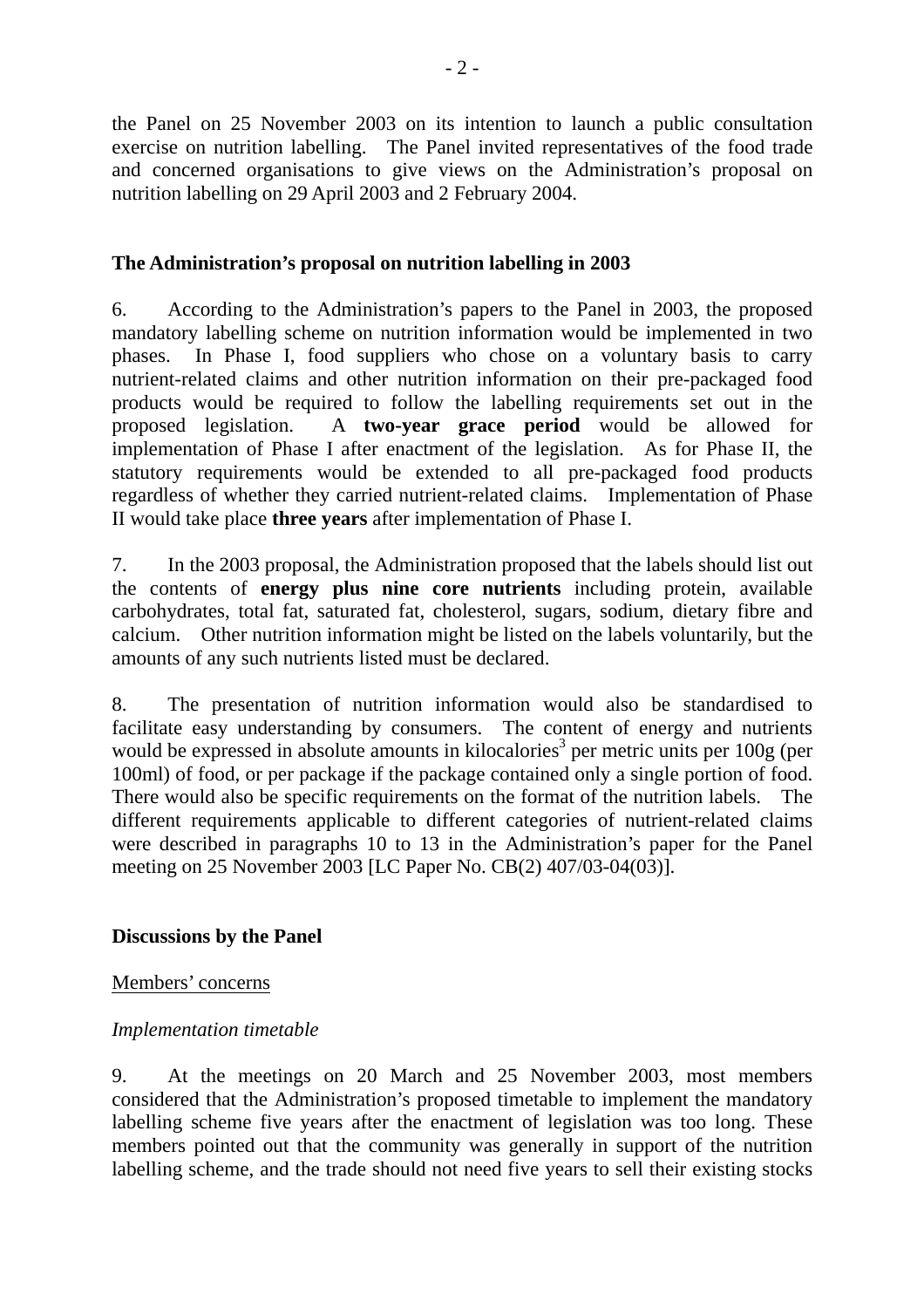before they could comply with the labelling requirements. They urged the Administration to introduce the mandatory labelling scheme as soon as possible.

### *Costs on trade*

10. Hon Tommy CHEUNG and Hon Mrs Selina CHOW were of the view that Hong Kong should not move ahead of other countries in implementing labelling requirements for food products, as Hong Kong depended largely on imported foods. The importers or manufacturers might have to conduct laboratory tests for food products imported from places which had not adopted similar labelling requirements. This would lead to additional costs, and extra time would have to be allowed for laboratory tests if there were insufficient laboratory facilities in Hong Kong. This would also result in a reduction of the varieties of food for sale in Hong Kong. Hon Mrs Selina CHOW urged the Administration to conduct a Regulatory Impact Assessment before implementation of the proposed labelling requirements. Hon Tommy CHEUNG requested for a comparison of the proposed labelling requirements for Hong Kong with those adopted by other countries.

### *Public education*

11. Panel members in support of the proposed labelling requirements requested the Administration to strengthen publicity and public education on nutrition information, to enable consumers to better understand the nutrition information listed on food labels and the impact of food choices on their health. Hon WONG Yung-kan suggested that there should also be education programmes on nutrition information in schools.

12. The Administration responded at the Panel meeting on 25 November 2003 that a series of public education programmes, such as seminars, would be organised to promote consumers' understanding of nutrition information. Since 2001, nutrition information had been uploaded onto the website of FEHD, and leaflets and educational materials had also been distributed to schools. The Administration also informed the Panel after the meeting that a VCD on nutrition labelling had been produced jointly with Education Television and would be broadcast to secondary school students starting early 2004.

### *Coverage of the proposed labelling scheme*

13. Some Panel members requested the Administration to clearly specify the scope of food products to be included in the mandatory system, for example, whether seasoning products were to be included. The Administration advised at the Panel meeting on 25 November 2003 that flavourings would be exempted.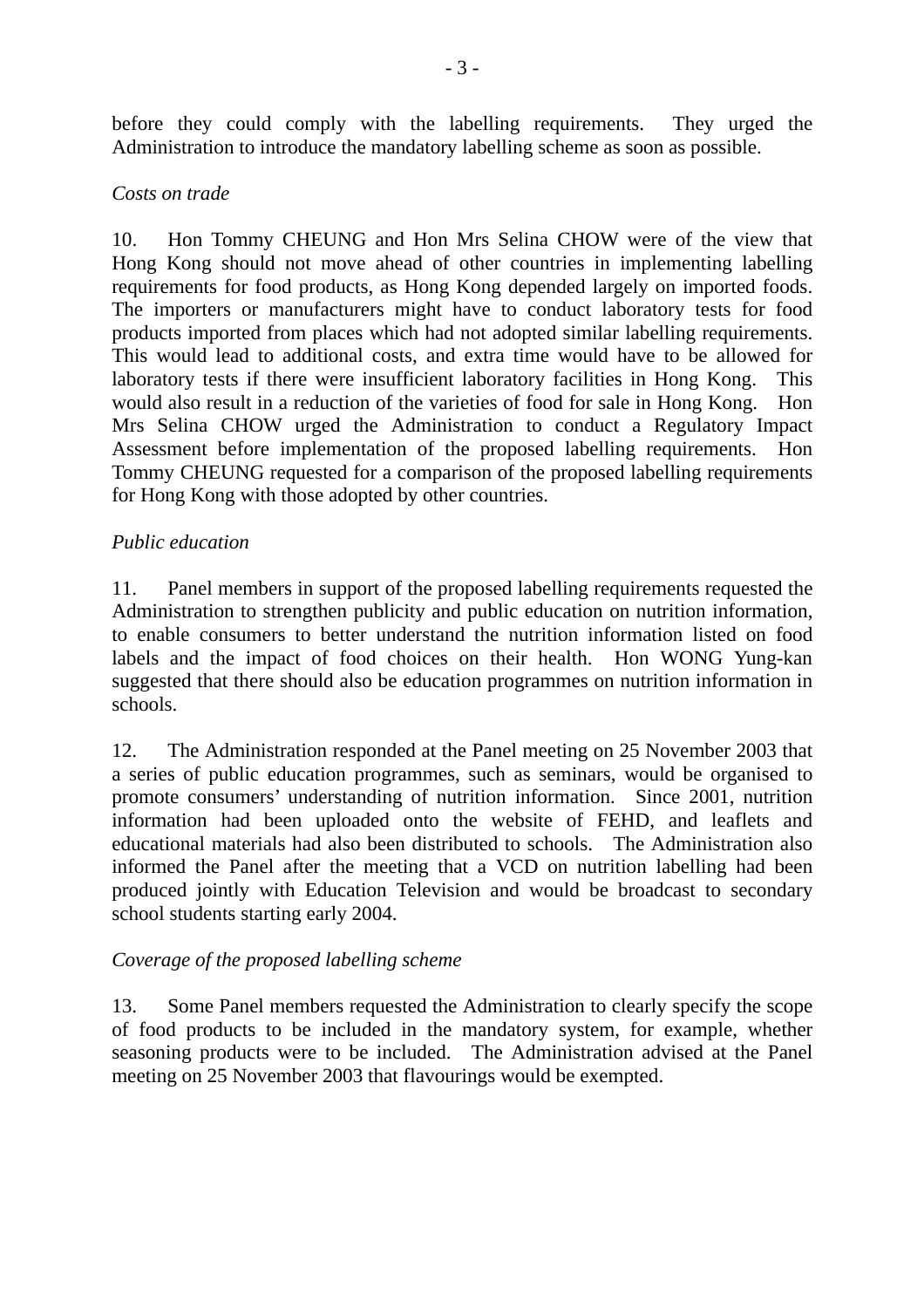#### Views of deputations

14. The medical sector, dieticians/nutrition associations, patients' groups and the Consumer Council supported the proposed nutrition labelling scheme, as it would facilitate consumers and patients to decide on the choice of food which was best to their health. They pointed out that nutrition labelling would help reduce the medical hazard of diet-related health conditions such as diabetes, high blood cholesterol and kidney disease, and reduce the related medical costs.

15. The medical sector and dieticians also proposed that –

- (a) foods for infants and young children, foods for special dietary uses and health foods should also be included in the proposed labelling scheme;
- (b) potassium and food iodine should be included in the list of core nutrients; and
- (c) the Administration should shorten the time required for full implementation of the mandatory labelling requirements.

16. The Consumer Council suggested that those foods of low health risk and low nutrition value could be considered for exemption.

17. The dieticians/nutrition associations suggested that there should be a standardised format, and also standardised terminology or expression of amounts of nutrients for food labels.

18. The food trade expressed diverse views on the proposed nutrition labelling scheme. While the Hong Kong Retail Management Association supported in principle that a labelling guideline could help consumers to make informed choices on food products, it objected to a mandatory labelling scheme for all pre-packaged food items. The Association suggested a reduced scope for the scheme, and that imported food should only be required to comply with those requirements implemented in the country of manufacture.

19. The Hong Kong Suppliers Association was in full support of the proposed labelling scheme as it would help the public to identify nutritious diets. However, the Association urged the Administration to fully consult the trade to make the scheme as practical and effective as possible, having regard to the different labelling requirements adopted by other countries and the Mainland.

20. Some other food trade representatives commented that it would be difficult for the trade to comply with the proposed labelling requirements, and it would add costs to the trade because of the need for re-packaging and laboratory testing. These representatives preferred a voluntary scheme.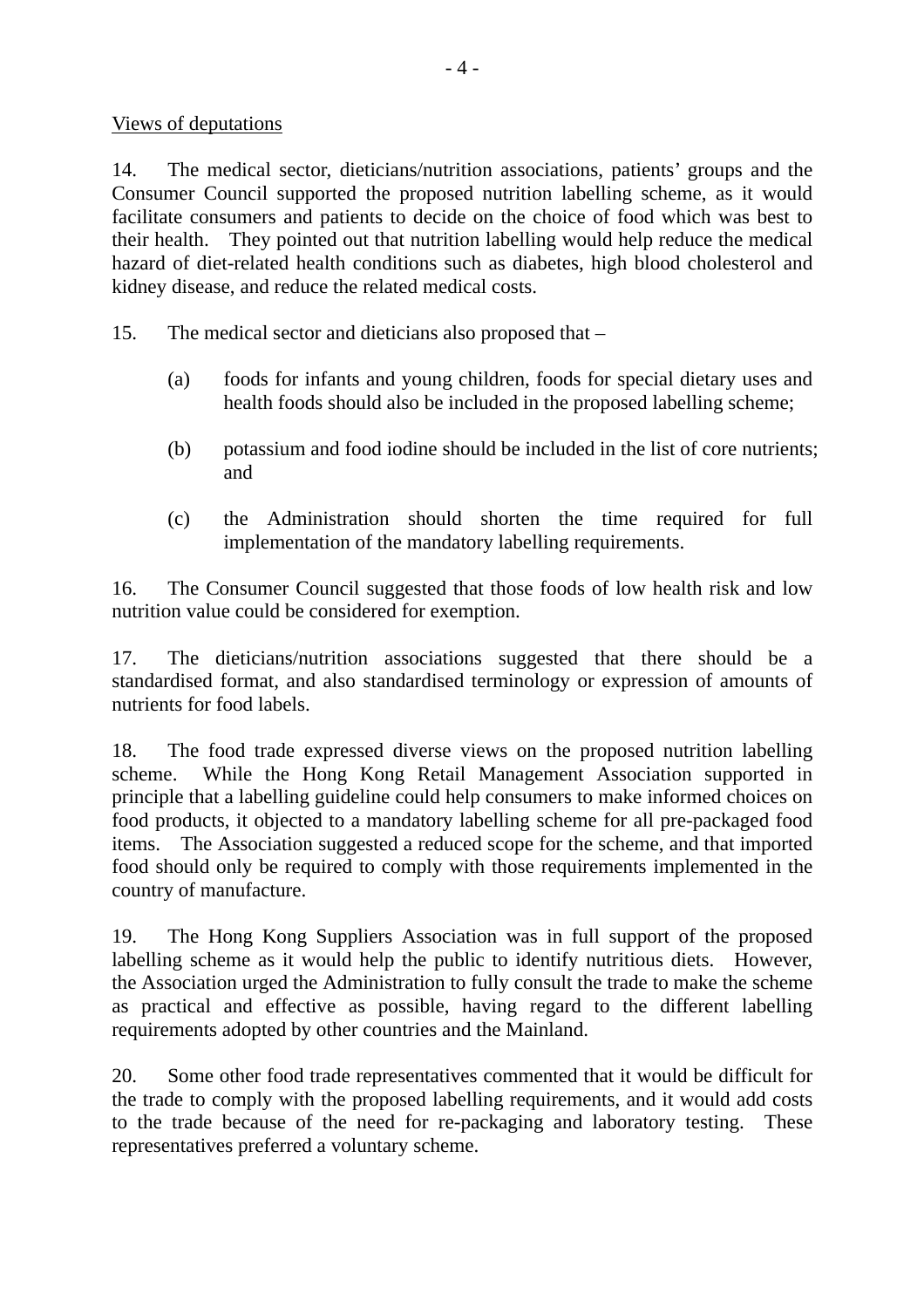#### Public consultation and Regulatory Impact Assessment

21. The Administration informed the Panel in November 2003 that a public consultation exercise on the proposed nutrition labelling scheme would be conducted from 25 November 2003 to 31 January 2004. The Administration would also conduct a Regulatory Impact Assessment on the proposal before reverting to the Panel.

#### **Motions on the subject**

22. Hon WONG Yung-kan moved a motion on "Regulating health foods" for debate at the Council meeting on 5 November 2003. Hon Fred LI moved a motion on "Labelling scheme on nutrition information" for debate at the Council meeting on 17 December 2003.

#### **Relevant papers**

23. A list of relevant papers and documents is in the **Appendix** for members' easy reference. The papers and documents are available on the Council's website at http://www.legco.gov.hk/english/index.htm.

Council Business Division 2 Legislative Council Secretariat 13 April 2005